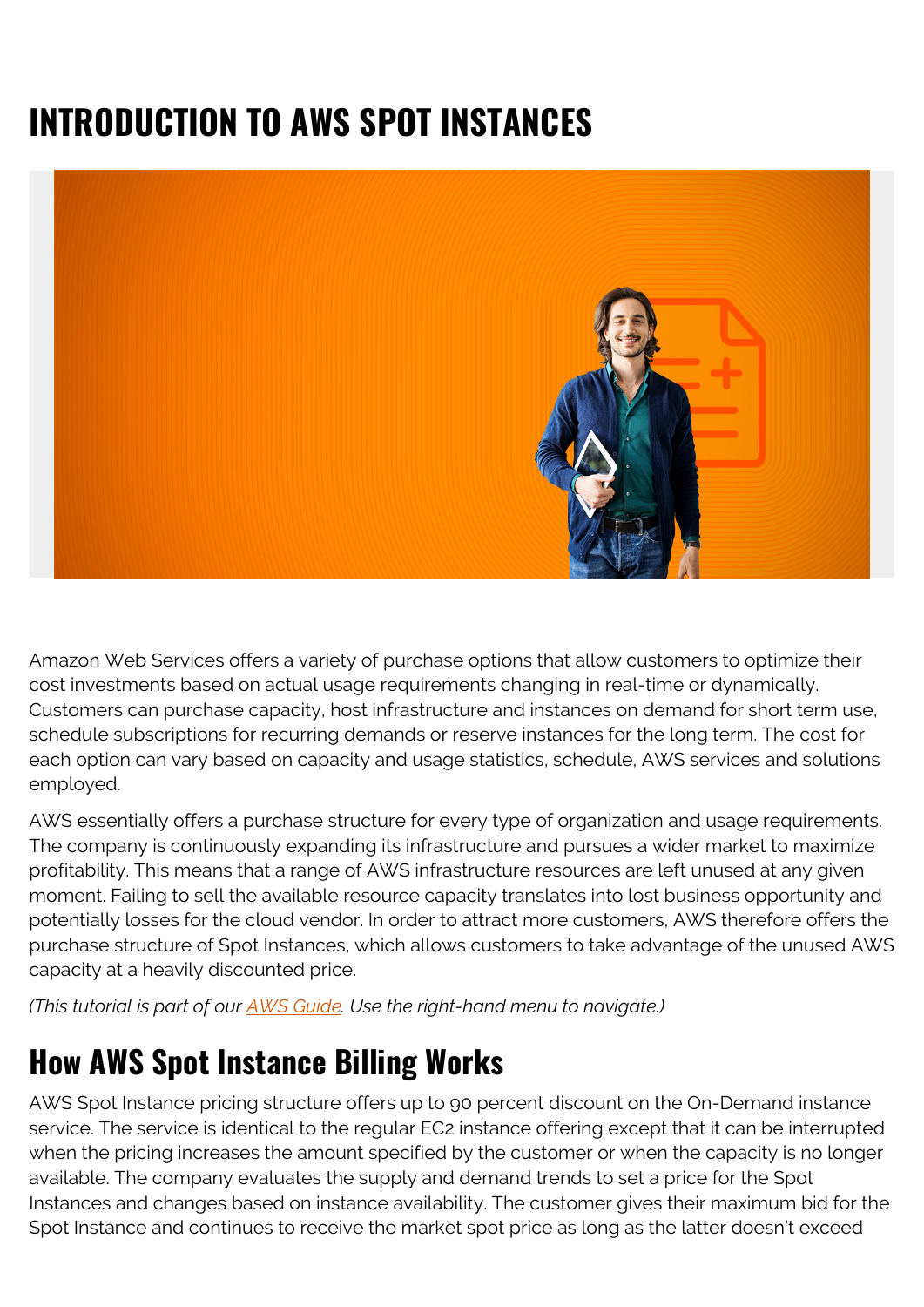the customer's bid. The market spot price is determined at the beginning of the instance-hour and billed on a per-second basis to the customer. As a result, the pricing is usually stable for at least one instance-hour and only changes as long as demand-supply gap justifies the discounted price. The service gets interrupted differently based on the capacity availability of the particular instance type and Availability Zone, although [AWS claims](https://aws.amazon.com/ec2/spot/instance-advisor/) the average interruption frequency is less than 5 percent.

As a simple example, consider that an instance is billed at 1 USD per hour for a regular On-Demand pricing structure. With the Spot Instance pricing structure, assuming a low demand and high supply availability of the same instance, AWS sets the pricing for the same instance at 0.3 USD per hour. A customer willing to purchase the instance bids 0.6 USD per hour as part of the Spot Instance pricing structure. The customer will then be able to use this instance at the spot market price of 0.3 USD per hour until the instance is no longer available (due to higher demand from customers opting to pay the On-Demand tariff for it) or the number of Spot Instance customers for the same instance option increases and AWS adjusts its spot market price at higher than the customer's original bid of 0.6 USD per hour. Indeed, the customer could have bid the maximum On-Demand price and continue to take advantage of the Spot Instance discount as long as the spot market is lower, which will always be the case as long as the instance is sold within the Spot Instance billing model. This means that customers need to optimize their choice of Spot Instance bid based on their budget, value to business as well as the alternate pricing models available on the AWS store. Here's a list of best practices to quickly guide you through this goal:

- **Diversify Capacity Pool:** AWS offers infrastructure capacity pools containing instances of specific types for each AWS Region and Availability Zone. Spot Instance customers can choose launch specifications to set the resource allocation strategy for their apps. Select multiple capacity pools from different Regions and Availability Zones to reduce the impact of interruptions to your app. The AWS system can rebalance and distribute the workload across the capacity pools to meet specific Spot Instance bid requirements while accounting for the availability of instance on the Spot market. AWS Spot Instances can be used strategically along with On-Demand and Reserved Instances to optimize cost while maintaining the necessary performance requirements. Follow this AWS quide for valuable information on devising the optimal allocation strategy for your Spot Instances.
- **Improve Price-Awareness in the System:** Develop price-aware systems that account for the infrastructure resource allocation. Using appropriate storage and instance types, tracking and analyzing usage, and developing a mechanism to deal with interruptions can help optimize cost savings using the Spot Instance service.
- **Analyze Historical Pricing:** AWS provides information on the historical pricing for capacity pools for the last 90 days. This information can help evaluate price sensitivity and optimize budgetary decisions accordingly. Older generation of instances with lower price swings and interruptions can be expected to continue in the same way, as future spot market price is also determined by past supply-demand trends.
- **Choose Fewer, Larger Instances:** While there is no definitive answer to the multiple small instances versus fewer large instance debate, the case for AWS Spot Instance pricing might differ. The baseline price of instance classes is assigned depending upon demand and the relative operational cost of smaller instances may be higher to address the rising demand in the spot market. Also, lower demand on larger instances tends to reduce its spot market price, as seen through historical data. For the On-Demand service, the pricing structure tends to change linearly across instance types, sizes and categories. This is not the usual case with the